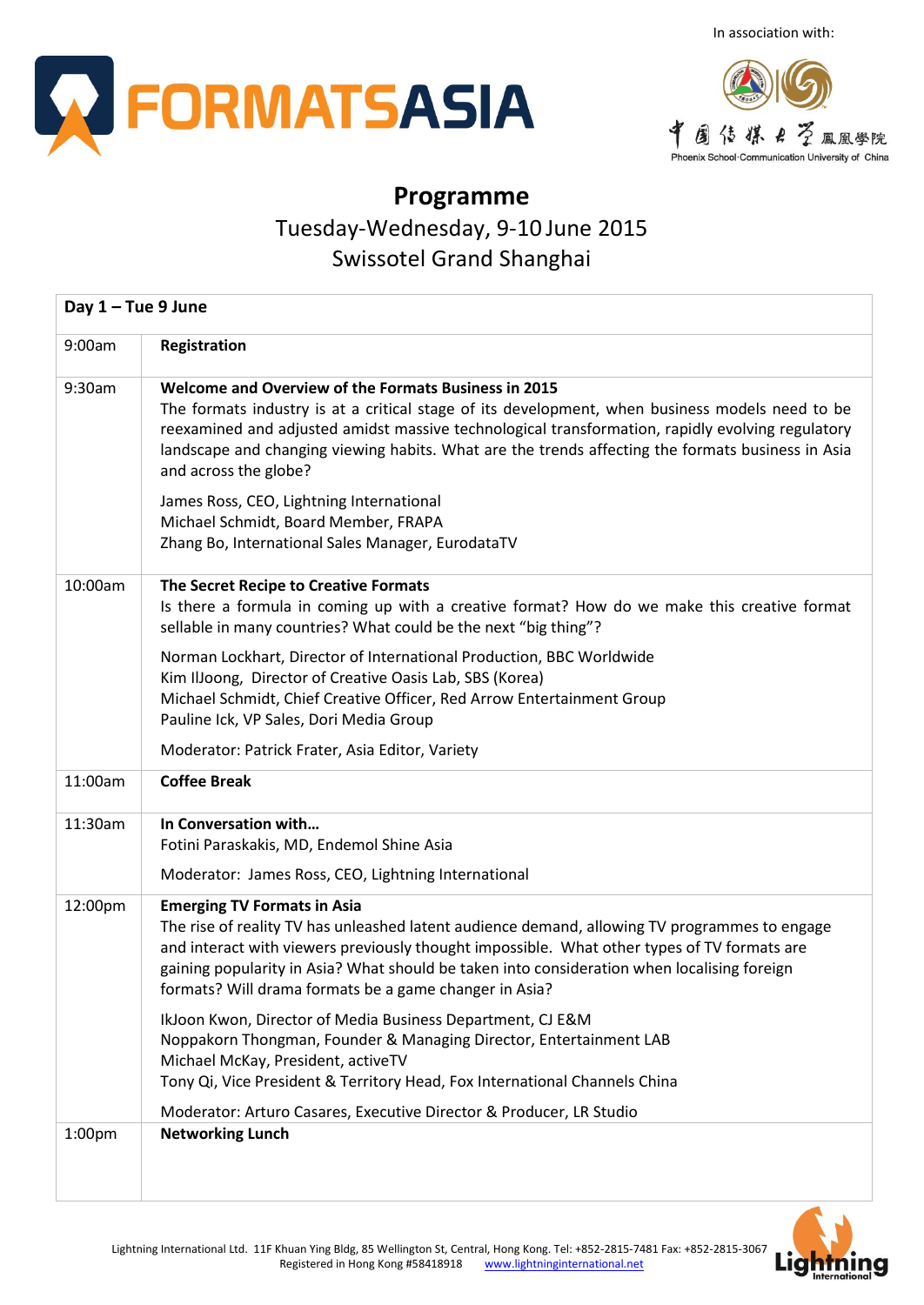



| 2:00 <sub>pm</sub> | The New World of Collaboration<br>While licensing remains the most common business model for formats, some content owners are<br>exploring and experimenting with alternatives. Is there a place for some format owners to control<br>the whole food chain from creation, production to distribution or broadcast? - What are the pros<br>and cons of such business models? Are there other innovative ways to finance and monetise TV<br>formats?        |  |  |  |  |
|--------------------|-----------------------------------------------------------------------------------------------------------------------------------------------------------------------------------------------------------------------------------------------------------------------------------------------------------------------------------------------------------------------------------------------------------------------------------------------------------|--|--|--|--|
|                    | Luo Ming (Benny), Deputy Director of Format Development, Online Video Division, Tencent Video<br>Riaz Mehta, President & Founder, Imagine Group<br>Julia Song, Director, GroupM Entertainment China                                                                                                                                                                                                                                                       |  |  |  |  |
|                    | Moderator: Tony Chow, Media Consultant                                                                                                                                                                                                                                                                                                                                                                                                                    |  |  |  |  |
| 3:00pm             | <b>Asia Briefing</b><br>Broadcasters in Asia used to import TV formats originating mostly produced in Europe, but perhaps<br>not anymore. Producers and creators in other Asian countries are catching up aggressively. South<br>East Asia and Korea have successfully exported TV programmes to China. So what works in each<br>Asian country and what doesn't?                                                                                          |  |  |  |  |
|                    | Takao Yaoi, Manager, Format Development & Sales, Nippon TV<br>Art D. Kaneearch, Programme Acquisition, Bangkok Entertainment Co - Channel 3 Thailand<br>Dong Yang, Media Professional, Former Vice Director, Beijing TV<br>Wu Wenbo, Director of Global Formats R & D Center, Phoenix School-Communication University                                                                                                                                     |  |  |  |  |
|                    | Moderator: Patrick Frater, Asia Editor, Variety                                                                                                                                                                                                                                                                                                                                                                                                           |  |  |  |  |
| 3:50pm             | <b>Coffee Break</b>                                                                                                                                                                                                                                                                                                                                                                                                                                       |  |  |  |  |
| 4:20pm             | In Conversation with<br>Paul O'Hanlon, Managing Director Asia, FremantleMedia<br>Moderator: James Ross, CEO, Lightning International                                                                                                                                                                                                                                                                                                                      |  |  |  |  |
| 4:50pm             | <b>Asian Formats to the World</b><br>While imported TV formats have proven their commercial success in Asia, countries such as South<br>Korea, Japan and China are pushing their own formats to the world. What are the essential<br>ingredients needed to export formats to the world? Do you always need a success case in the U.S<br>before going international? What is holding back Asian formats owners from selling their formats to<br>the world? |  |  |  |  |
|                    | Introduction: Marc Lorber, International Programming, Production, Formats Consultant<br>and International Development-Acquisitions, Formats & Co-Productions, Lionsgate                                                                                                                                                                                                                                                                                   |  |  |  |  |
|                    | Jangho Seo, Head, International Acquisitions & Sales, CJ E&M Corporation<br>Mike Jackson, Head of Global Sales, Banijay International<br>Toshikazu Sugae, Vice President, Yomiuri-TV Enterprise<br>Gary Pudney, Managing Director, South East Asia, Sparks   Eccho Group                                                                                                                                                                                  |  |  |  |  |
|                    | Moderator: Tony Chow, Media Consultant                                                                                                                                                                                                                                                                                                                                                                                                                    |  |  |  |  |
| 5:50pm             | <b>Closing Comments</b>                                                                                                                                                                                                                                                                                                                                                                                                                                   |  |  |  |  |